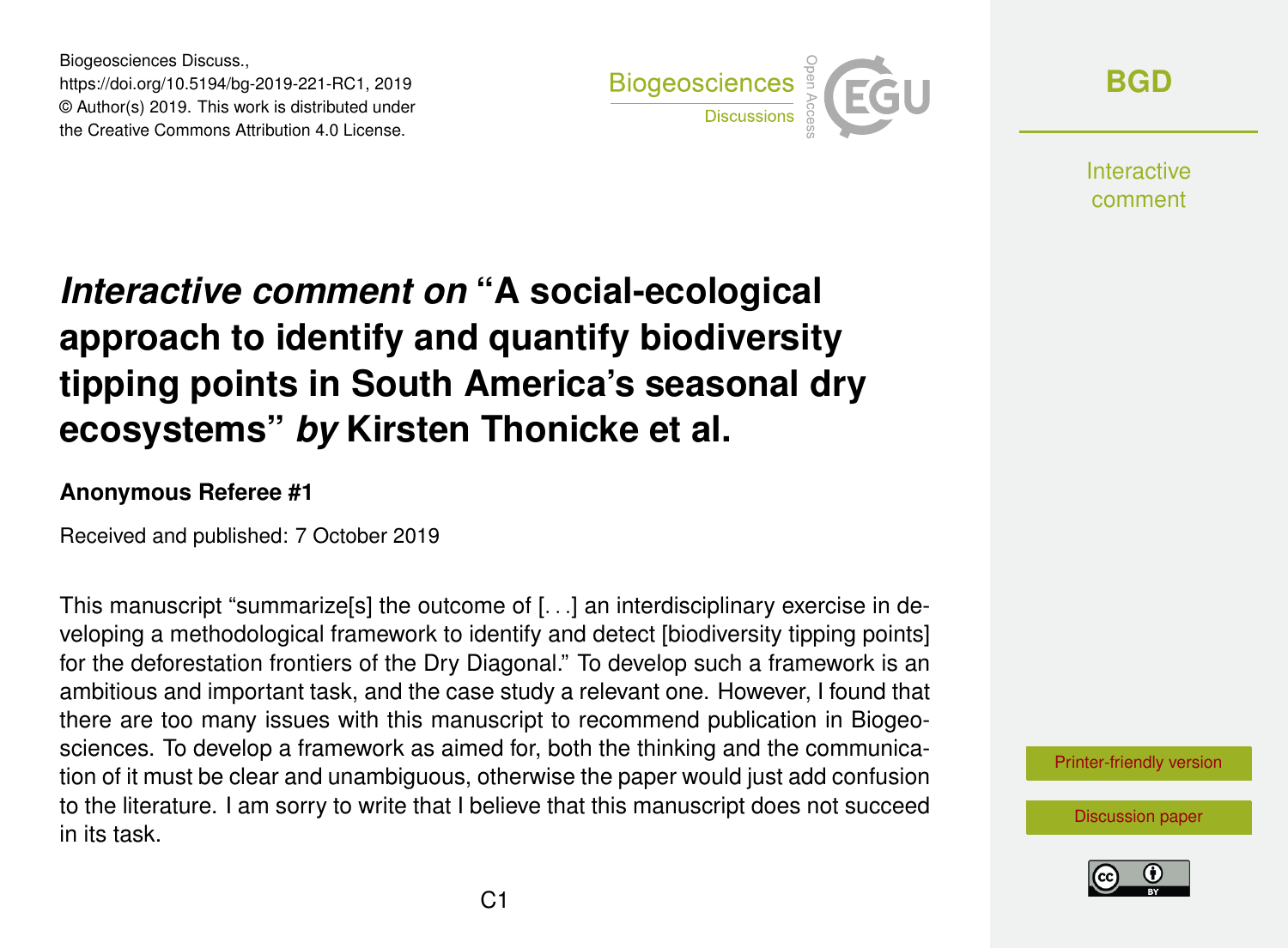Here I list some examples of issues around the topic of resilience and tipping points that prevented me from understanding how the authors approach it. Please note that this list is non-exhaustive.

204-206 and 214 Ecological and engineering resilience have exact definitions. The fact that they are described here as "viewpoints" in "describing [a system's] behaviour" which "focus on" and "allow" things, and as "concepts" that can be "followed", suggests a lack of understanding or appreciation of this literature.

Indeed, in line 206: Bahn and Ingrisch (2018) – this is not an original reference for engineering and ecological resilience; please refer to Holling (1973). (This is later done in line 234, adding the problem of a lack of structure in introducing resilience. It seems as if different authors added different pieces of text without integrating them.)

218-220 Here the authors try to explain their definition of resilience, but not successfully: a change might lead to a modified ecosystem state, but it is not clear what kind of changes are meant. Also, how could a modified ecosystem state allow a system to have multiple stable states? It must be through feedbacks (see lines 207-208), but this is not clear in the text.

380 "One could also argue that the recovery of biodiversity after an impact is limited and remains below a critical threshold." I think it is unacceptable that a manuscript proposing a framework about biodiversity tipping points cannot provide clarity on the crucial matter of whether or not biodiversity recovery remains below a critical threshold. If it is up for argument, what is the value of the framework?

381 "Because single or several ecosystem or biodiversity components can contribute or cause tipping. . ." seems important, but is vague and unexplained.

386 What break-points?

409 "With the identified tipping behavior of the EI metric(s). . ." Where has that been done?

**[BGD](https://www.biogeosciences-discuss.net/)**

Interactive comment

[Printer-friendly version](https://www.biogeosciences-discuss.net/bg-2019-221/bg-2019-221-RC1-print.pdf)

[Discussion paper](https://www.biogeosciences-discuss.net/bg-2019-221)

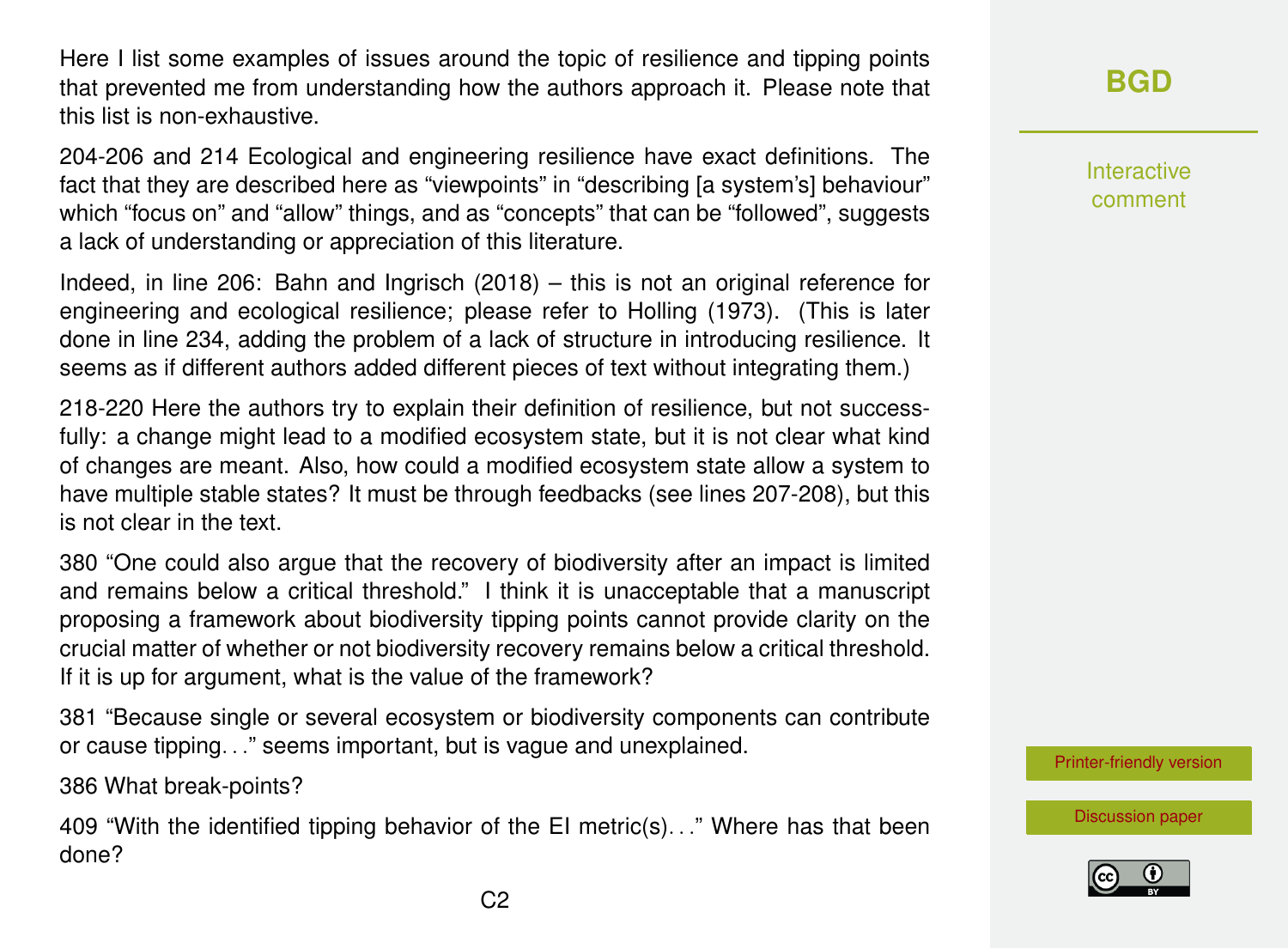412-413 So, apparently, the authors argue that biodiversity tipping points and disturbance effects are mutually exclusive. This is wrong.

416-417 I am clueless

455-460 I am even more clueless

In general, this manuscript is weakly written. The structure and flow of the text must be improved and the text appears hastily composed. There are grammatical errors, it is jargon- and acronym-laden, and often it is simply too vague (for me). Take, for example, this excerpt from lines 194-200: "The EI concept therefore allows us to adequately analyse the complex impact of NV decline on biodiversity while avoiding pitfalls of focusing solely on a single metric. By systematically exploring how respective EI metrics react to NV decline, the temporal and spatial scales of potential BD-TP can be identified. Because EI metrics can be linked to ES, the impact of BD-TP on (local and regional) livelihoods can be described. However, the societal implications of BD-TP and ES loss are often place and situation dependent. Therefore, to capture the consequences of BD-TP for the SES under study and derive generic insights of relevance for policy and management, detailed, contextualized, case study approaches, e.g. based on policy analysis and local ethnographies, play a critical role." Such writing is not clear, which is no exception in this manuscript. Therefore, I believe that this work is currently not valuable enough to readers outside the author team for publication.

The text contains sloppy mistakes. Below I list some examples from up to page 5 only. I stopped there because the text further on was even weaker, requiring more fundamental rewriting.

66 The first sentence mentions the Dry Diagonal without properly defining it. It is unclear whether it is limited to the Cerrado and Dry Chaco.

67 Dry Diagonal is singular, so "its biodiversity"

67-68 The statement that habitat losses increase the risk of biodiversity tipping points

Interactive comment

[Printer-friendly version](https://www.biogeosciences-discuss.net/bg-2019-221/bg-2019-221-RC1-print.pdf)

[Discussion paper](https://www.biogeosciences-discuss.net/bg-2019-221)